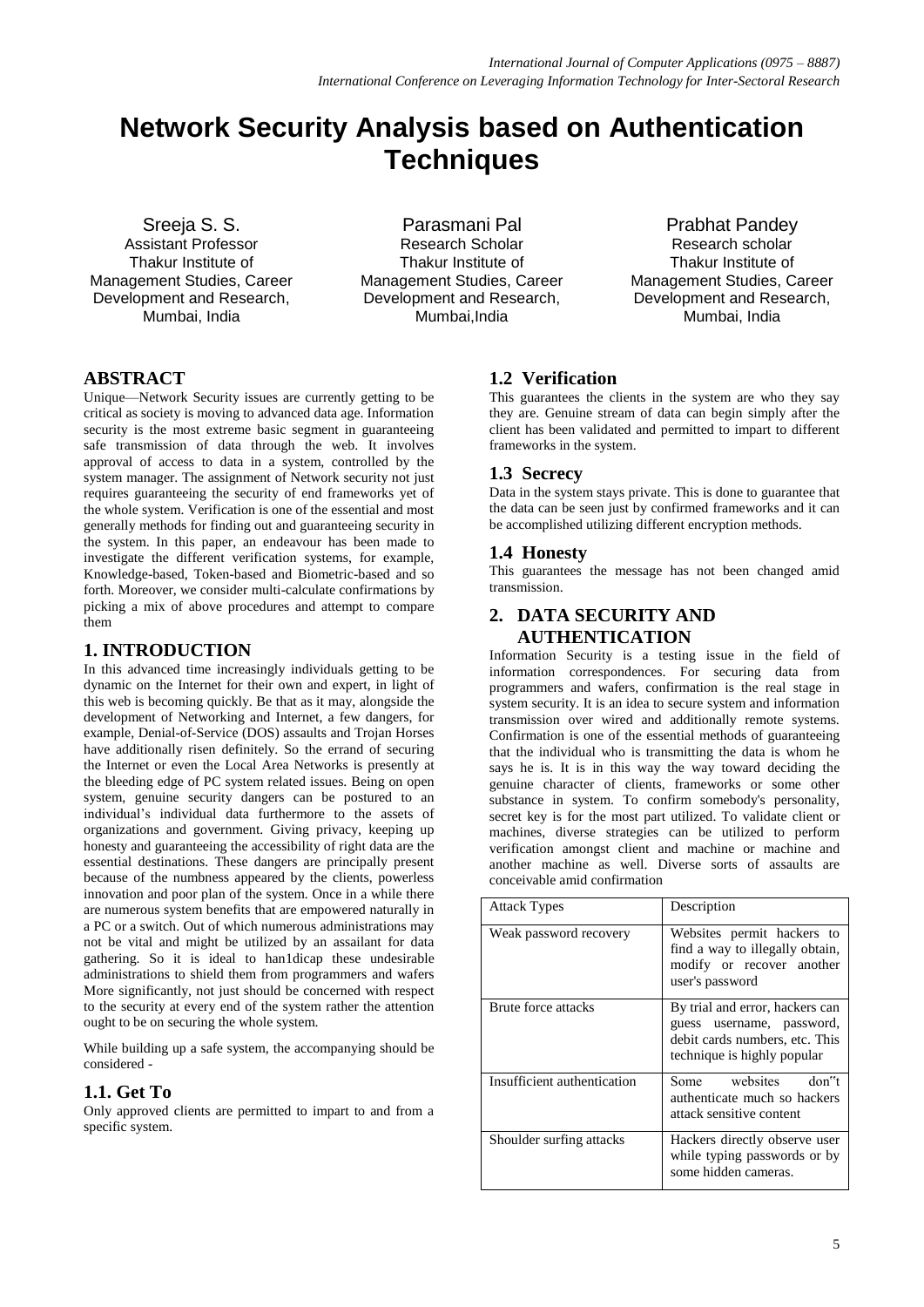## **3. AUTHENTICATION TECHNIQUES**

Taking after are the essential verification systems utilized as a part of the general population organize nowadays:

## **3.1. Secret word and stick based**

In this verification system, protection and secrecy can be kept up to some degree. Clients remember there passwords and consequently we can term these as Knowledge-based systems. Passwords can be single words, numeric, phrases, any blend of these or individual distinguishing proof number. However, issue with this strategy is that remembered passwords can be effectively speculated or haphazardly sought by the programmers. Virtual Private Networks, for example, Pointto-Point Tunnelling Protocol (PPTP) make utilization of both clear-content conventions, for example, Password Authentication Protocol (PAP) and MD5-based conventions like Challenge Handshake Protocol (CHAP). As it is clear, MD5 ought to be favoured because of sniffing assaults. Plain passwords must be kept away from beyond what many would consider possible. They ought to be utilized just with SSL declarations.

Framework lists like "pg-authid" are utilized to store watchword for every client in database where we issue charges like CREATE, CREATE USER and ALTER ROLE to oversee passwords. For instance, CREATE USER jacks WITH PASSWORD data. On the off chance that no watchword has been set up for a client, the put away secret key will be NULL and secret key validation will dependably come up short for that client.



**Figure 1. Directory Server Based Authentication**

Fig.1 indicates working of secret word based validation procedure. The client first enters a name and secret key. It is required that the Client application ties itself to the Directory Server with a recognized Name. The customer utilizes the name entered by client to recover area name. Next the customer sends these certifications to the Directory Server. The server then checks the secret key sent by the customer by looking at it against the watchword put away in database. On the off chance that it coordinates, the server acknowledges the accreditations for verifying the client personality. At that point the server permits customer so approved to get to the assets. In secret key based verification procedures, watchword arrangements are an arrangement of principles that additionally have significant parts in choosing how to oversee watchword in the frameworks. There are various arrangements bolstered by catalogue servers. "Default" and "Specialized" are both of them. The default secret key arrangement is a piece of the design for the example, once altered, it can't be recreated.

## **3.2 Token based**

This is a physical device that performs authentication and hence can be termed as object based. Tokens can be compared with physical keys to houses that are used as a token but in digital tokens many other factors are present to provide information safety. In digital world, security tokens are used. Tokens themselves have password so even if they are lost, the hackers cannot modify the vital information. Bank cards, smart cards are security token storage devices with passwords and pass codes. Pass codes are same as password except that the former is machine generated and stored. There exist onetime security tokens and smartcards as shown in Fig. 2.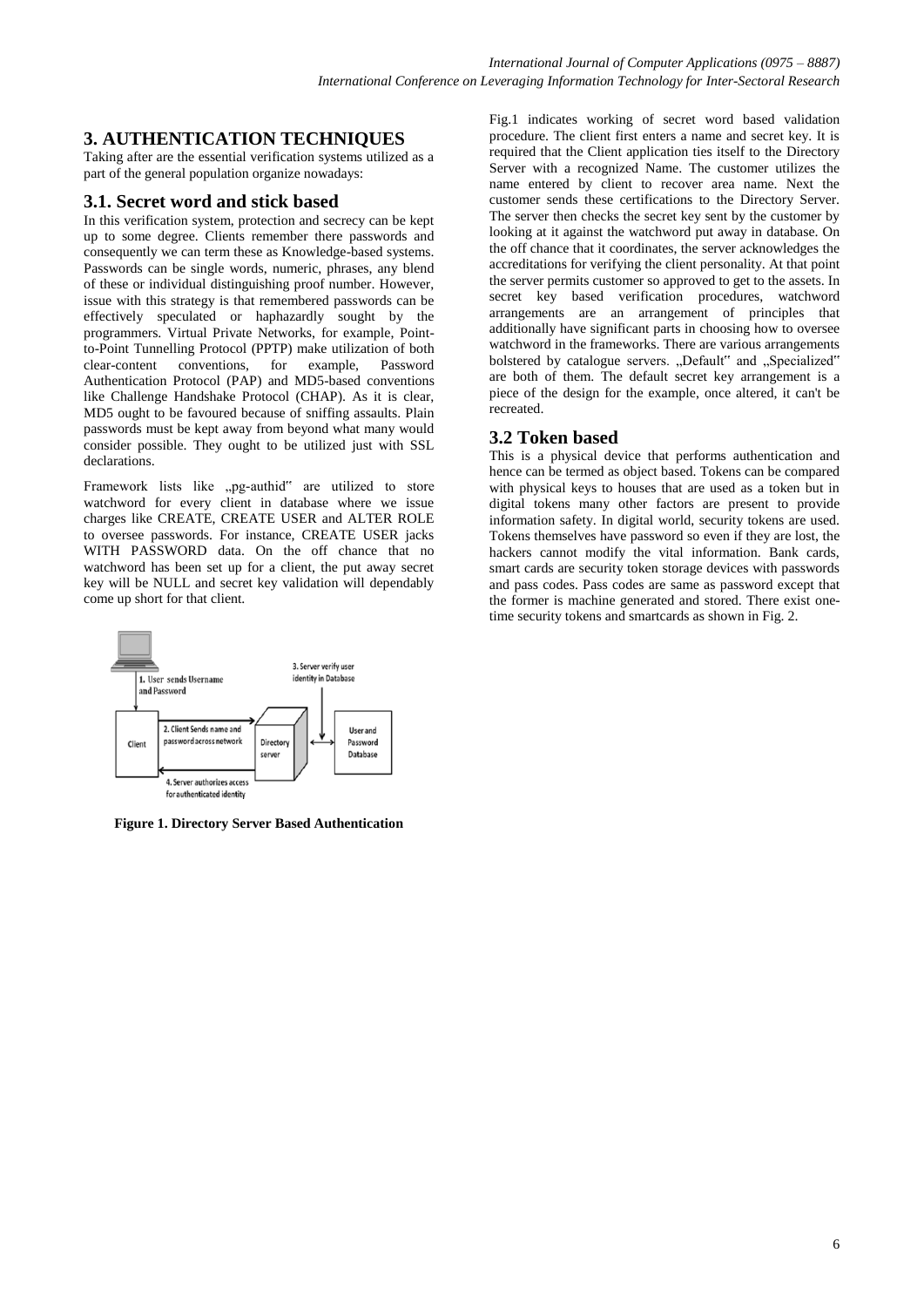*International Conference on Leveraging Information Technology for Inter-Sectoral Research*



**Figure 2. Token Based Authentication**

## **4. AUTHENTICATION IN SECURITY SYSTEM**

#### **4.1 One-time Security Tokens**

Ron Rivest, Adi Shamir and Leonard Adleman (RSA) calculation utilizes one time security token, that is, secureID which diminishes the hazard when contrasted with a straightforward secret word as we may change our passwords as indicated by our temperament in each 60 to 90 days or might be longer. In any case, secureID works contrastingly as it changes like clockwork, which is created by some scientific calculations and just known to security server. As client logs on to the organization arrange, he enters his ID and afterward the some arbitrary number showed on the screen. By encryption this data is sent to the security server. So client gets verified just when the number that show on the screen coordinates the numerical calculation and the ID. Mix of client ID known to the client and OTP makes this confirmation much more grounded. Fig 3 demonstrates the succession of occasions that ordinarily happen amid the procedure of OTP.



**Figure 3: Mechanism for OTP method**

## **4.2 Biometric Based**

Biometric verification is the way toward checking if a client is whom he is guaranteeing to utilize, digitized organic marks of the client. Biometric validation can be characterized into two gatherings: physiological and behavioural. In physiological verification, confronts, fingerprints, hands, iris and retina take after. What's more, on account of behavioural, voice prints, marks and keystrokes are utilized. This system can term as ID based. This procedure is more secure when contrasted with secret key and token based strategies. Biometric confirmation procedures are as of now in operation in different endeavours. They are utilized for international IDs, visas, individual distinguishing proof cards, getting to bank machines, entryway get to control, and general PC desktop get to.

| Technology<br>Characteristi<br>$\mathbf{c}\mathbf{s}$ | Facial                                         | Hand                                                              | <b>Iris</b>                                           | Finger<br>Print                                     |
|-------------------------------------------------------|------------------------------------------------|-------------------------------------------------------------------|-------------------------------------------------------|-----------------------------------------------------|
| Work                                                  | Capture<br>facial pattern<br>and compare<br>it | Measu<br>res<br>dimen<br>sion of<br>hand<br>and<br>compa<br>re it | Captu<br>re iris<br>patter<br>n and<br>comp<br>are it | Capture<br>fingerprint<br>pattern and<br>compare it |
| Effect<br>with<br>Age                                 | Variable                                       | Consta<br>nt                                                      | Const<br>ant                                          | Constant                                            |
| Performance                                           | Low                                            | Mediu<br>m                                                        | High                                                  | High                                                |
| Performance<br>Affected by                            | Lighting and<br>sunglasses                     | Hand<br>injurie<br>S.                                             | Poor<br>eyesi<br>ght                                  | Poor<br>eyesight                                    |
| Device Cost                                           | Moderate                                       | Moder<br>ate                                                      | High                                                  | Low                                                 |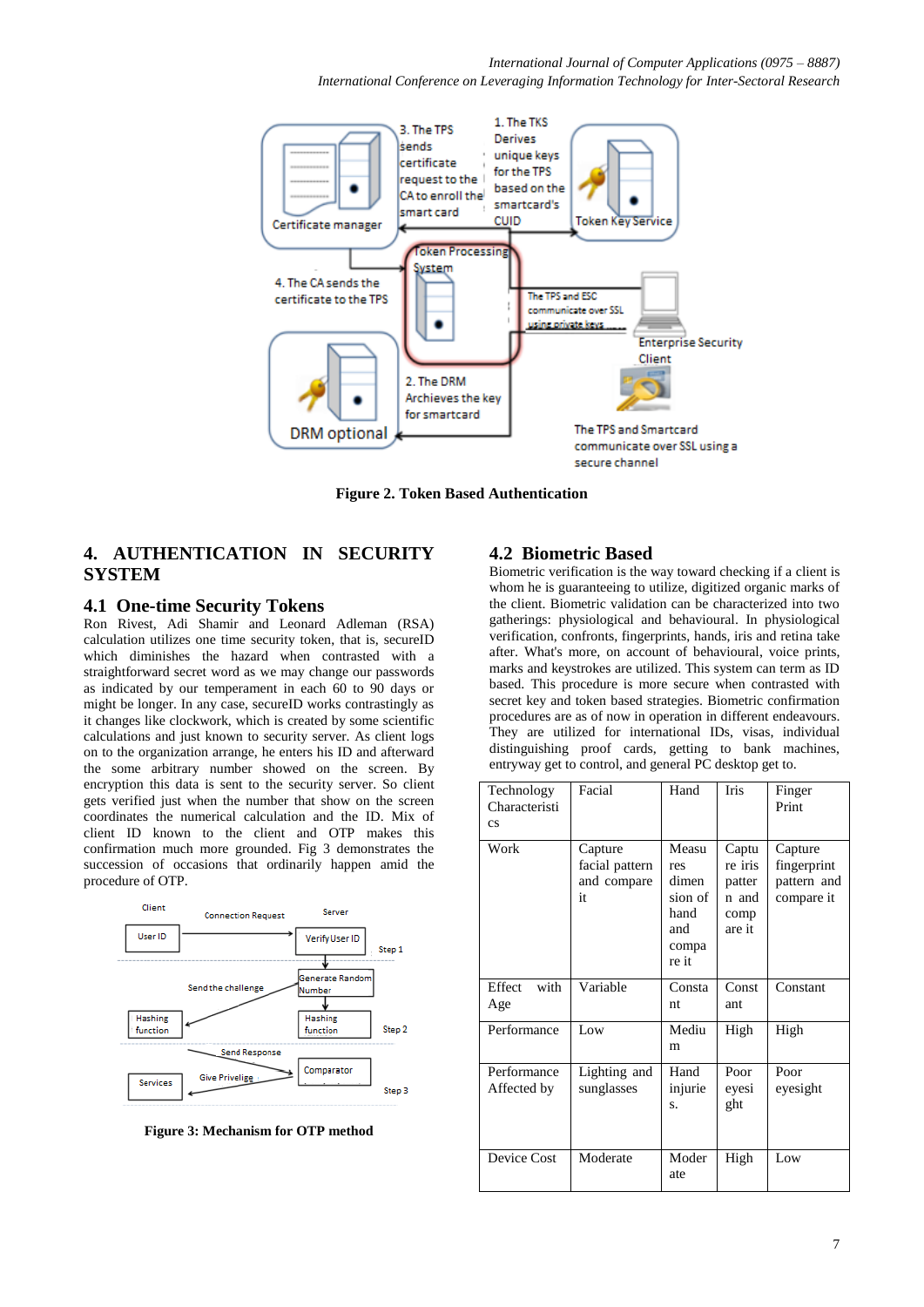| Advantage        | Can<br>capture<br>sample<br>the<br>from<br>distance                      | Easy<br>only<br>compa<br>re<br>dimen<br>sion of<br>hand             | Most<br>accur<br>ate,<br>one<br>sampl<br>e can<br>last<br>for<br>lifeti<br>me | Economic<br>and easy |
|------------------|--------------------------------------------------------------------------|---------------------------------------------------------------------|-------------------------------------------------------------------------------|----------------------|
| Disadvantag<br>e | light<br>poor<br>cause<br>can<br>difficulty in<br>matching the<br>sample | User<br>accept<br>ance<br>issue<br>is<br>hygien<br>e<br>concer<br>n | Expe<br>nsive                                                                 | Time<br>taking       |

## **5. COMPARSION OF STRENGTH OF PARAMETER OF AUTHENTICATION MECHANISM**

For looking at the above three verifications, we consider three vital elements appeared in the Graph 1 and at last figure the composite of each one of those components to decide the Binding quality which turns into the single purpose of correlation. However, the model that we use to discover this esteem makes utilization of individual shortcomings as opposed to person qualities where shortcoming  $= 1$ /quality. Accordingly, we get the accompanying condition:

Restricting Weakness = Discriminatory Weakness + Procedural Weakness + Technical Weakness

Having setup the above condition, we decide the individual qualities according to the accompanying parameters:

# **5.1. Segregation Strength**

For passwords, number of endeavours in a characterized day and age. If there should be an occurrence of tokens, we consider their unmistakable number. While, for Biometrics, we have to discover the quantity of various endeavours practical.

# **5.2. Specialized Strength**

For all the three validation instruments, security assessment process is done.

# **5.3. Procedural Strength**

This is difficult to decide as it might rely on upon numerous ecological components, for example, site security and staffs teaches. In any case, still we utilize a particular arrangement of parameters to gage the esteem, for example, length, arbitrariness and recurrence of progress on account of Passwords; physical security and client train for the situation of Tokens and for Biometrics, inalienable quality is adequate. Next, we substitute these qualities into the above condition and decide the Binding Strength for each validation instrument.



#### **Figure 4. Comparison of Strength of Various Parameters**

| Technology<br>Characteristics | Password<br><b>Based</b>                                                                     | Token<br><b>Based</b>                                             | Biometric<br><b>Based</b>                                                                                                             |  |
|-------------------------------|----------------------------------------------------------------------------------------------|-------------------------------------------------------------------|---------------------------------------------------------------------------------------------------------------------------------------|--|
| Ease<br>of<br>operation       | Simple                                                                                       | Simple                                                            | Simple                                                                                                                                |  |
| Hardware<br>Used              | No need<br>$\overline{\text{of}}$<br>extra<br>hardware                                       | Require<br>smart<br>card<br>for<br>each<br>services               | No need of<br>extra<br>hardware                                                                                                       |  |
| <b>Initial Cost</b>           | Moderate<br>as<br>requires<br>it<br>simple<br>computer<br>system,<br>laptop<br>and<br>mobile | Moderate<br>because<br>only<br>smart<br>cards<br>are<br>required. | High as<br>it<br>requires<br>specialized<br>hardware,<br>which<br>is<br>also<br>difficult<br>to<br>in<br>install<br>normal<br>systems |  |
| <b>Running Cost</b>           | Expense<br>on<br>system<br>maintenance                                                       | Expense<br>of<br>card<br>maintenance                              | Expense of<br>maintaining<br>and<br>managing<br>special<br>hardware                                                                   |  |
| Changes                       | Changed<br>as<br>per<br>user<br>convenience                                                  | Can<br>be<br>changed                                              | Never<br>changed                                                                                                                      |  |
| <b>Client Attacks</b>         | Guessing the<br>password by<br>trial and error                                               | Exhaustive<br>search                                              | False<br>match                                                                                                                        |  |
| <b>Host Attacks</b>           | Plaintext theft                                                                              | Pass<br>code<br>be<br>can<br>stolen                               | Template<br>be<br>can<br>stolen                                                                                                       |  |
| Denial<br>of<br>service       | Lockout<br>by<br>multiple<br>failed<br>authentication                                        | Lockout                                                           | Lockout                                                                                                                               |  |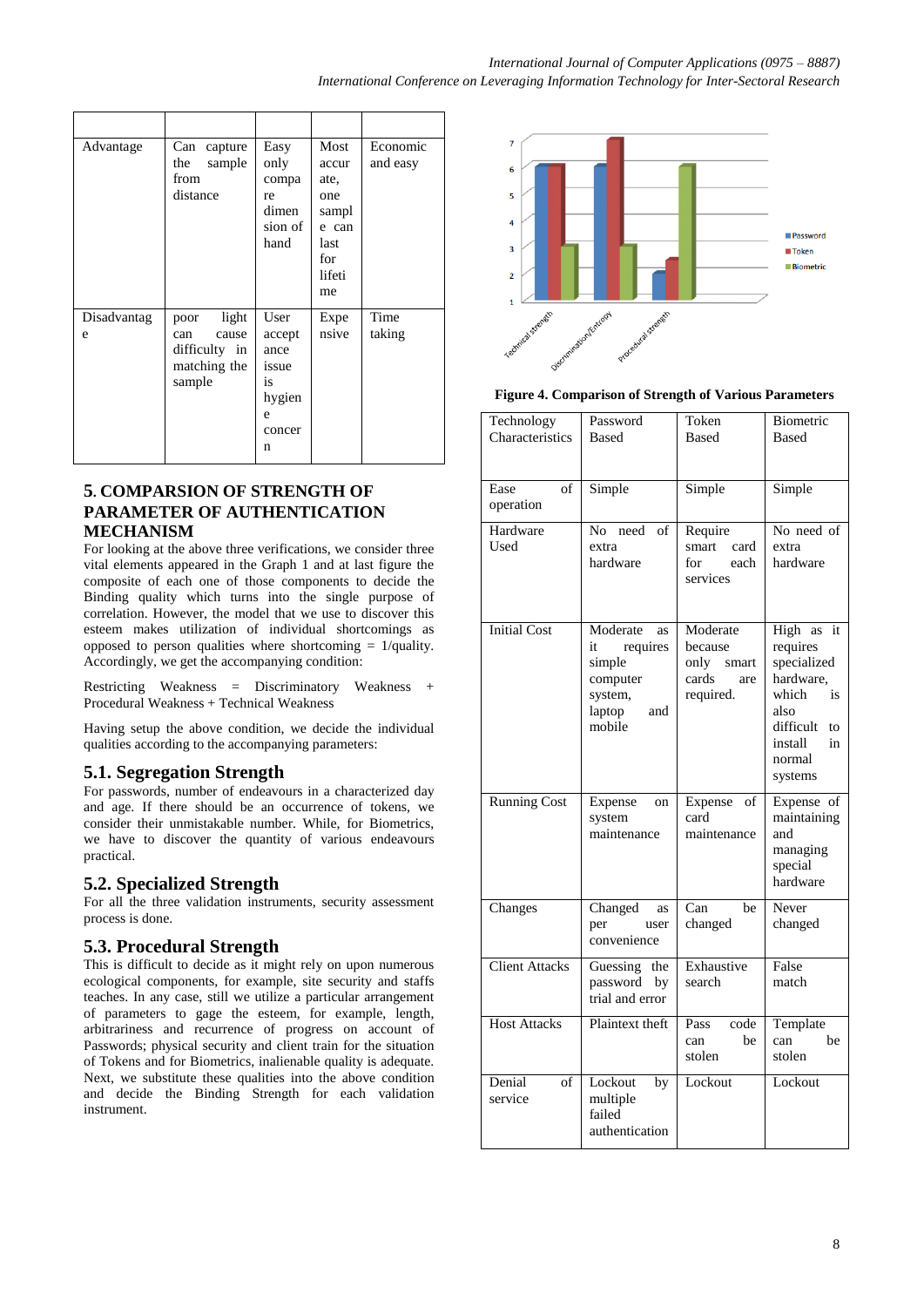In the wake of breaking down the Fig.4 and Table III, it can be condensed that innovation attributes of the three distinctive validation systems including their simplicity of operation, equipment prerequisite, beginning setup cost, running expense and powerlessness to assaults, for example, Denial-of-Service (DOS), technical quality and procedural quality. Watchword based confirmation gives high key space and hashing which shields from host assaults. It is helpful and reasonable procedure. Token based validations are essentially heartier against assaults on account of twin secret key blend. In contrast with above two procedures, biometric can't be effectively stolen so it gives more grounded insurance yet it is excessively costly for individual utilize. So as indicated by utilize individuals can pick the verification procedure according to their need and affectability of information and cost accessible, on the grounds that nobody strategy can be proposed according to the examination done.

# **6. MULTIFACTOR AUTHENTICATION**

To make organize more secure, a blend of above methods should be utilized as appeared as a part of Table 4. This is alluded to as multi-element confirmation. For system security, every authenticator result must be fulfilled. As a Boolean AND operation is performed for each factor's verification comes about, so all must be agreed. Two figure confirmations ATM cards are the card itself and its secret word. So regardless of the possibility that the card was lost or stolen, we can guarantee that the wellbeing is kept up until programmers don't know cards secret word. This case of token in addition to secret key are generally actualized today. Different mixes of token and biometric ID are additionally considered as secure procedures if it's troublesome for client to recollect passwords, however they require exorbitant machines. Be that as it may, the blends of biometric and passwords execution is not all that basic in light of the fact that biometric for the most part incorporates purpose for accommodation. Blend of every one of the three components is required where there is a high need of security. Till now such a blend is not very connected. Mixes of various strategies are appeared in Table IV.

| <b>Authenti</b><br>cator<br>combina<br>tion | Passw<br>ord-<br>token<br>based                                             | Passw<br>ord-<br>biomet<br>ric<br>base                                                                    | <b>Token</b><br>biome<br>tric<br>based                                                 | Password-token-<br><b>biometric</b><br>and<br>based                                   |
|---------------------------------------------|-----------------------------------------------------------------------------|-----------------------------------------------------------------------------------------------------------|----------------------------------------------------------------------------------------|---------------------------------------------------------------------------------------|
| Security                                    | Good                                                                        | <b>Better</b>                                                                                             | <b>Better</b>                                                                          | <b>Best</b>                                                                           |
| Cost                                        | Moder<br>ate                                                                | High                                                                                                      | High                                                                                   | High                                                                                  |
| Advantag<br>e                               | Lost<br>token<br>is<br>secure,<br>as<br>protect<br>ed<br>by<br>passwo<br>rd | <b>Biomet</b><br>ric<br>provid<br>e<br>securit<br>if<br>y<br>passwo<br>rd<br>is<br>forgott<br>en<br>also. | Lost<br>token<br>is<br>secure<br>as<br>protec<br>ted by<br>biome<br>tric ID            | factors<br>Three<br>provide<br>add<br>on<br>security.                                 |
| Drawbac<br>k                                | Memor<br>ize<br>passwo<br>rd and<br>always<br>carry<br>token                | Memor<br>ize<br>passwo<br>rd and<br>have<br>biomet<br>ric ID                                              | Alway<br>s have<br>to<br>carry<br>id, but<br>not if<br>it is a<br><b>Biome</b><br>tric | Have to memorize<br>password,<br>carry<br>Token<br>and<br>have<br><b>Biometric ID</b> |
| RealLife<br>Example                         | <b>ATM</b><br>cards                                                         | Passw<br>ord-<br><b>Biomet</b><br>ric for<br>any<br>machin<br>e<br>access                                 | Photo<br>ID<br>prop<br>as<br>drivin<br>g<br>licens<br>e                                | Where<br>high<br>security<br>require<br>like<br>MILITARY, PAR<br><b>LIAMENT</b> etc.  |

## **7. CONCLUSION**

Network security can be kept up by making utilization of different verification procedures. Client needs to utilize verification procedure relying upon necessity. Watchword based strategy is ideal in the event that you need to recollect a solitary secret word. Be that as it may, issues happen when we need to recollect numerous passwords so we utilize those passwords that are anything but difficult to recall. Token based systems give included security against foreswearing of administration (DoS) assaults. In contrast with above two, systems biometric can't be effortlessly stolen so it gives more grounded security. As signs, biometric can be effortlessly duplicated by assailants so it ought not be sent in single variable mode. Besides we can pick a mix of above system as examined previously. Every one of the methods have their advantages and disadvantages. We must be savvy to pick according to our necessity of security of systems and data by considering cost calculate moreover.

# **8. ACKNOWLEDGMENT**

It gives us immense pleasure to present this Research Paper. We grab this opportunity to express our heartfelt obligation towards the people without whom completion of this Research